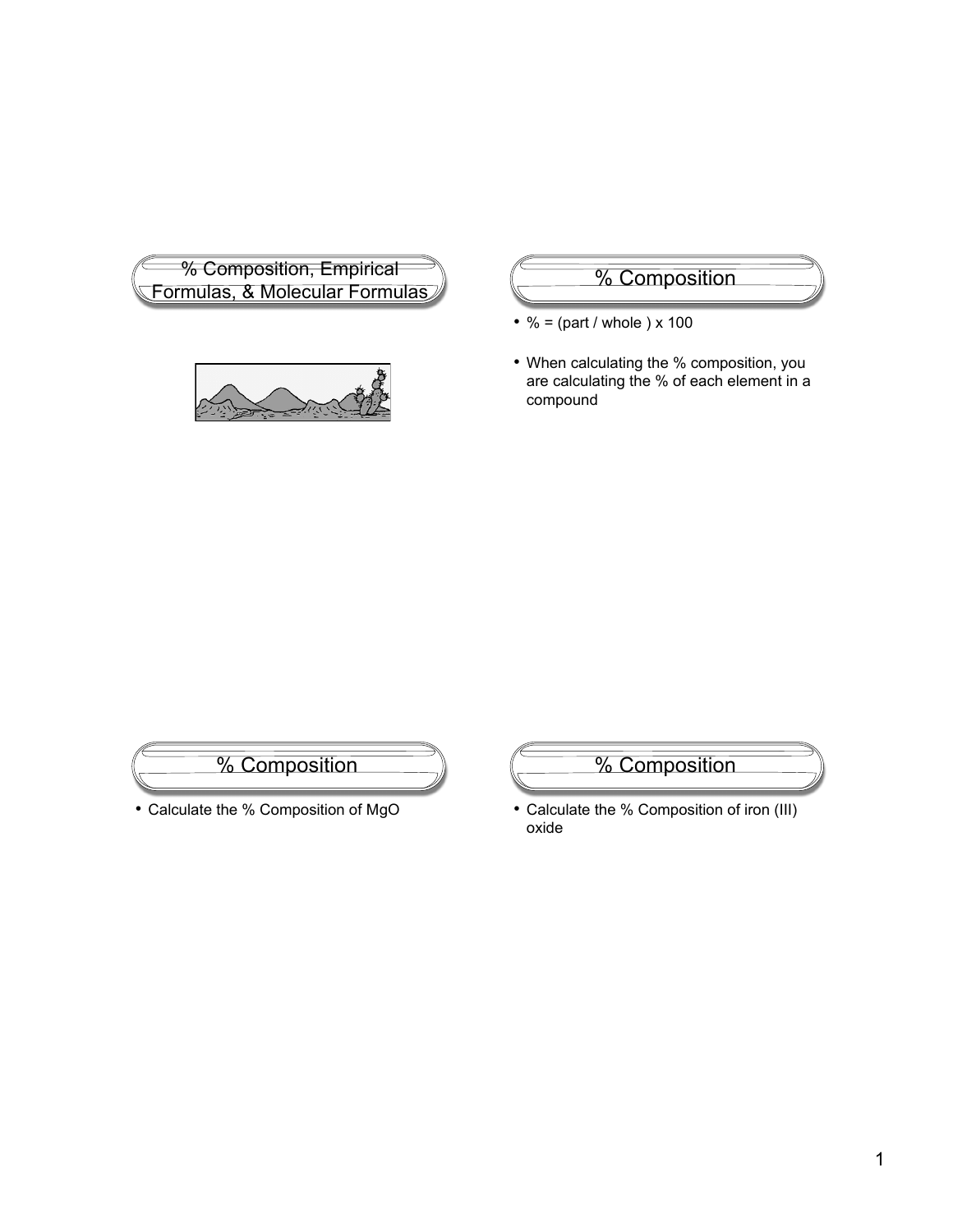# Empirical & Molecular Formulas

- **\_\_\_\_\_\_\_\_\_\_\_\_\_\_\_** the smallest whole number ratio of elements
- **\_\_\_\_\_\_\_\_\_\_\_\_\_\_\_** the true number of elements in a compound

### Empirical Formula

- What is the empirical formula for  $H_2O_2$ ?
- What is the empirical formula for  $C_6H_{12}O_6$ ?

# Steps for Calculating the Empirical Formula

- 1. List your givens
- 2. Change % to grams
- 3. Change grams to moles
- 4. Divide everything by the smallest number of moles
- 5. Write your formula

# Empirical Formula Problem

• Calculate the empirical formula of a compound containing 40.05 % S and 59.95 % O.